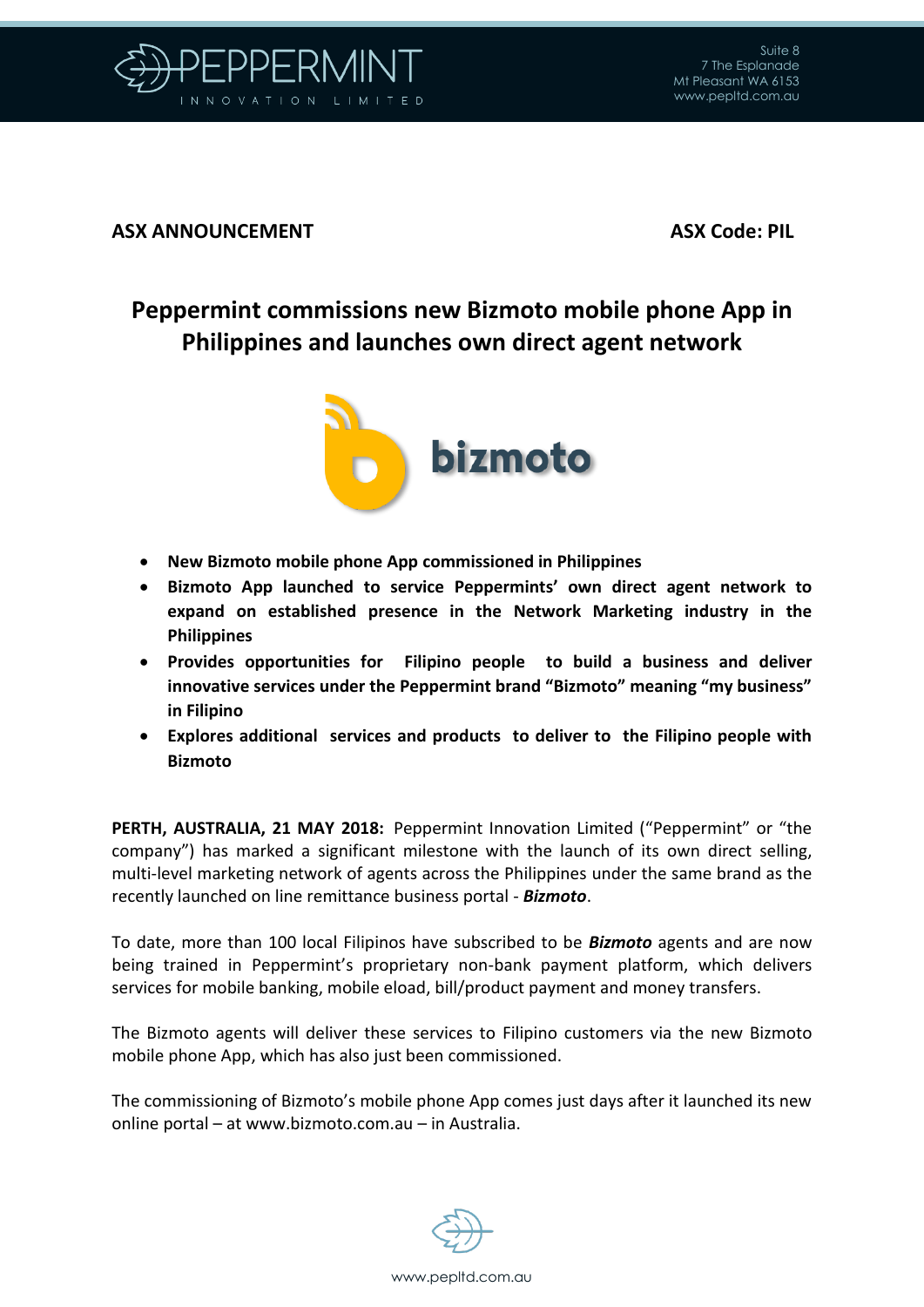

Bizmoto is also investigating additional services that its own agent network can deliver to customers, such as basic micro-finance and product delivery.

The multi-level marketing or "network" marketing industry is a significant business sector in the Philippines, with some agent networks boasting up to two million plus members.

At present, more than 70 per cent of the Philippines' population of 106 million people do not operate a bank account and millions of Filipinos still receive their weekly wage in cash. They need to pay their bills in cash, causing them to travel great distances across town to ensure all of their household bills are paid.

The mobile phone App gives Bizmoto's network of agents the flexibility to visit customers in their own environment – whether that be at their work, home or another location – making it a convenient way for many Filipinos to transact.

Peppermint has previously trialled and applied its non-bank technology platform with established Network Marketing partners MyWeps, MetroGas, SunMAR Express and Sante Barley, and these trials have provided significant intelligence which the company can now apply to its own agent base and for the benefit of its partners to expand Peppermints' presence in the Network Marketing industry in the Philippines.

Commenting on the launch of its own direct selling, multi-level marketing network of agents across the Philippines, Peppermint Innovation's Managing Director and CEO Chris Kain said:

"We are aiming to create the first of its kind, digitally connected multi-level marketing agent base that provides unique opportunities for entrepreneurial Filipinos to build their own business via our technology platform.

"Our Bizmoto agent base is so much more than international remittance or even mobile payments and mobile eload.

"By having our own agent network we can direct any kind of service or product across that technology platform that makes sense and makes money for all stakeholders.

"There are many young, technologically savvy Filipinos who are searching for ways to make money, while satisfying their lifestyle and living conditions in the Philippines.

"Bizmoto can deliver that unique business opportunity."